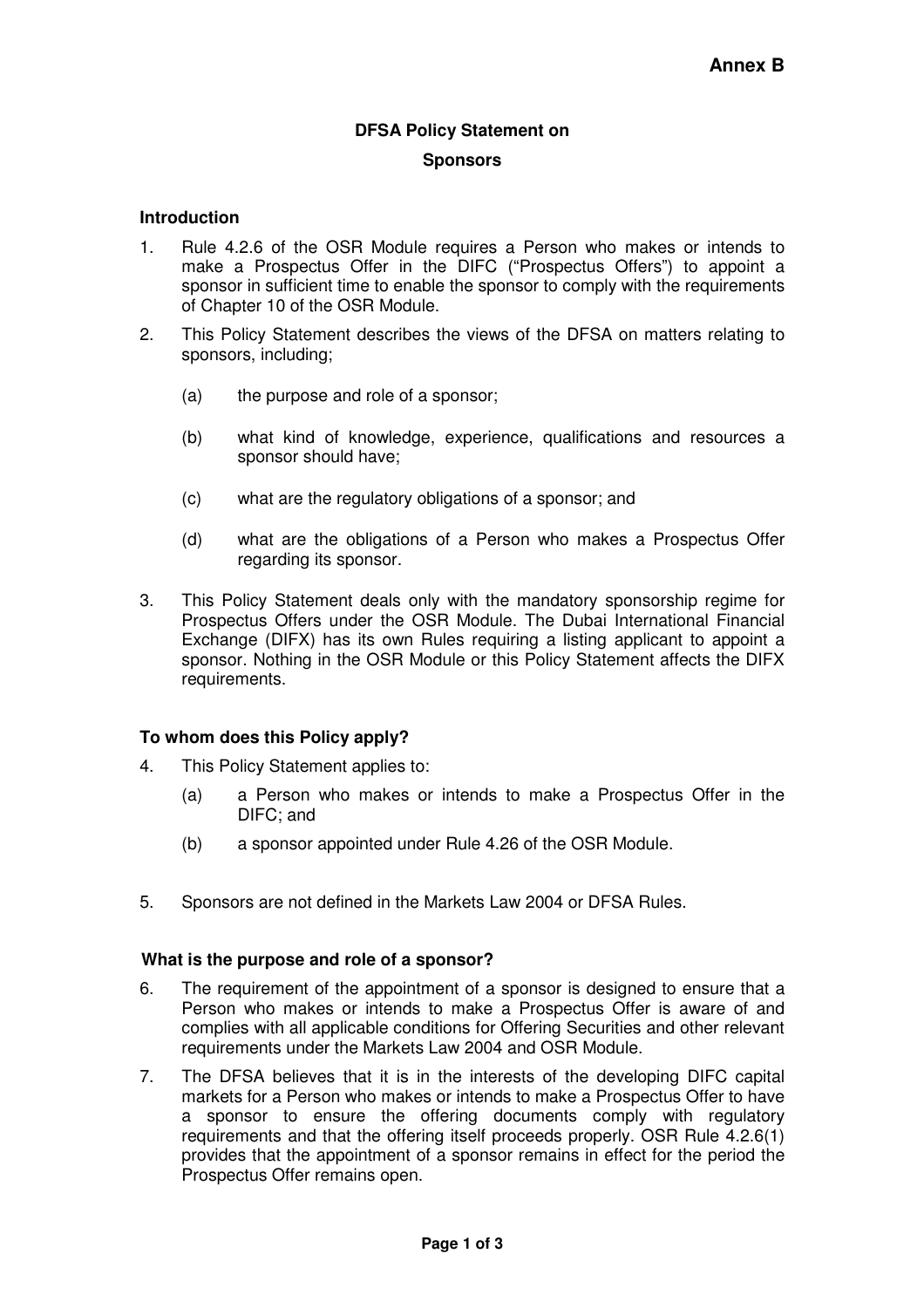8. It is important to understand that although the requirement to have a sponsor is imposed by law and a sponsor has regulatory obligations of its own, the Person who makes or intends to make a Prospectus Offer does not, and cannot, avoid or diminish its regulatory obligations simply because it has a sponsor. The responsibility for the Person making the Prospectus Offer to comply with the Markets Law 2004 and OSR Module remains the responsibility of the Person who is making a Prospectus Offer.

### **What kind of expertise and resources does the DFSA expect a sponsor to have?**

- 10. A sponsor should be a person fully familiar with the Markets Law 2004 and OSR Module and have appropriate knowledge, experience, qualifications and resources to be able to assist and guide a Person who makes or intends to make a Prospectus Offer.
- 11. The obligation is on the Person who makes or intends to make a Prospectus Offer to demonstrate that its sponsor possesses the necessary knowledge, experience, qualifications and, resources, including systems and controls, to be able to advise the Person on its obligations under the Markets Law and OSR Module.
- 12. The DFSA expects a sponsor to have a track record in providing advice on all applicable conditions for Offering Securities and other related matters to companies whose securities trade publicly in the DIFC or in jurisdictions whose regulatory and legal regimes are relatively comparable to the DIFC.
- 13. A sponsor may be a specialist corporate finance advisory firm, investment bank or a firm that provides legal, accounting or compliance services in the financial services field. The DFSA expects sponsors will be partnerships or corporations with significant financial services and compliance experience. The DFSA expects key employees of the sponsor to have professional training in accounting, finance, economics or law and at least 5 years relevant experience. The DFSA may require a sponsor to be domiciled in the DIFC.

# **What are a sponsor's obligations?**

- 15. A sponsor's regulatory obligations under the OSR Module are statutory obligations and are found under Rules 10.3, 10.4 and 10.5(2). Rule 10.4 provides the standard of care which must be exercised by the sponsor in relation to its obligations to the Person who appointed the sponsor. A sponsor may also be bound by other obligations that flow from its contractual relationship with the Person who appointed it. This Policy Statement does not deal with those obligations.
- 16. However, a sponsor's regulatory obligations flowing from the OSR Module should not be interpreted as imposing strict liability on a sponsor. While a sponsor has regulatory obligations of its own, as discussed in paragraph 17, the DFSA's intention is not to impose strict liability on the sponsor in circumstances where the sponsor has taken all reasonable steps to ensure that the Person who makes or intends to make a Prospectus Offer has complied with all applicable conditions related to the Offering of Securities.
- 17. Any breach of the sponsor's regulatory obligations in Rules 10.3, 10.4 and 10.5(2) of the OSR Module will subject the sponsor to its own regulatory liability